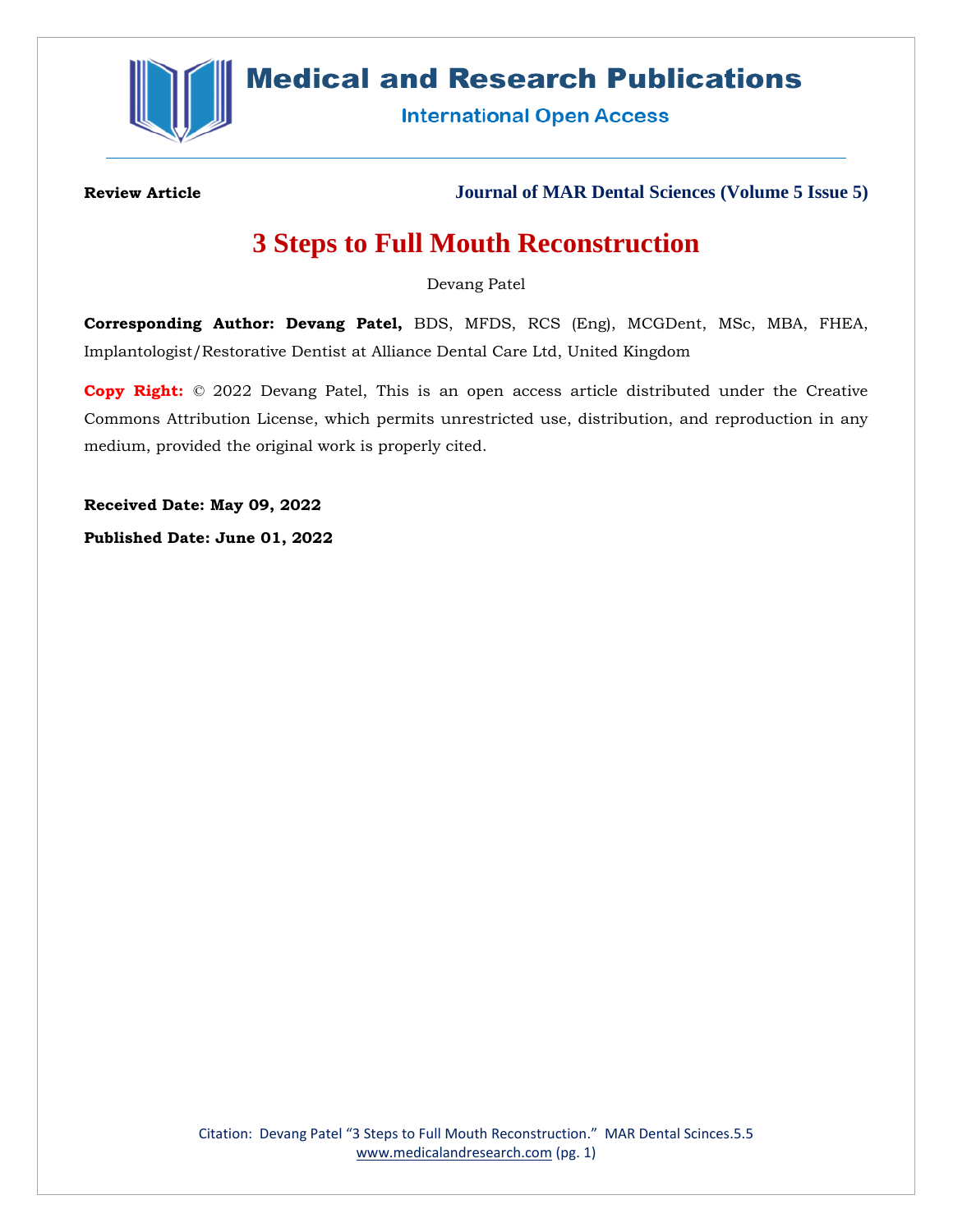#### **Introduction**

Having practiced dentistry for 15 years, I have treated 100s of complex cases including teeth with wear/broken dentition which required increasing OVD. Besides enabling me to undertake comprehensive treatment planning for patients, it has improved the aesthetic outcome of my cases, given me more predictable results, increased my productivity, enhanced patient satisfaction, and decreased stress. This is also true for every dentist I have taught.

My teaching experience of over 10 years in this field has exemplified the fact that any general dentist, regardless of their experience, with dedication and appropriate guidance, can implement full mouth rehabilitation. To treat these cases predictably, you need to understand three simple fundamental steps which are involved in the process.

Step 1 entails understanding occlusion and treatment planning. If you think about it, oral rehabilitation is nothing but a collection of single tooth restorations such as composite bondings, crowns, onlays, or veneers which work harmoniously due to occlusion.

After developing an understanding of occlusion and planning your case, you can start with step 2, which is the reconstruction of anterior teeth. This can be done using direct, indirect, or a semi direct method. Sometimes you just need to carry out anterior reconstruction for the patient with localised anterior wear and use the DAHL technique to let the posterior teeth come into occlusion.

However, many patients do not fall under the criteria of the DAHL technique. For this reason, they will need posterior reconstruction which is step 3 of the process. Posterior reconstruction can also be carried out using direct/indirect or semi-direct methods.

Before proceeding further, let us look at the steps involved in direct adhesive reconstruction in detail:

#### **Step 1: Understanding occlusion and Treatment planning**

- Comprehensive assessment (including occlusal assessment)
- Impressions and records
- Mounting = Decide if  $CR/CO/ICP$ ?
- Diagnostic Wax up
- Try in = Mock up

#### **Step 2: Anterior build ups**

- Upper and Lower Anterior definitive
- Posterior temporaries using wax up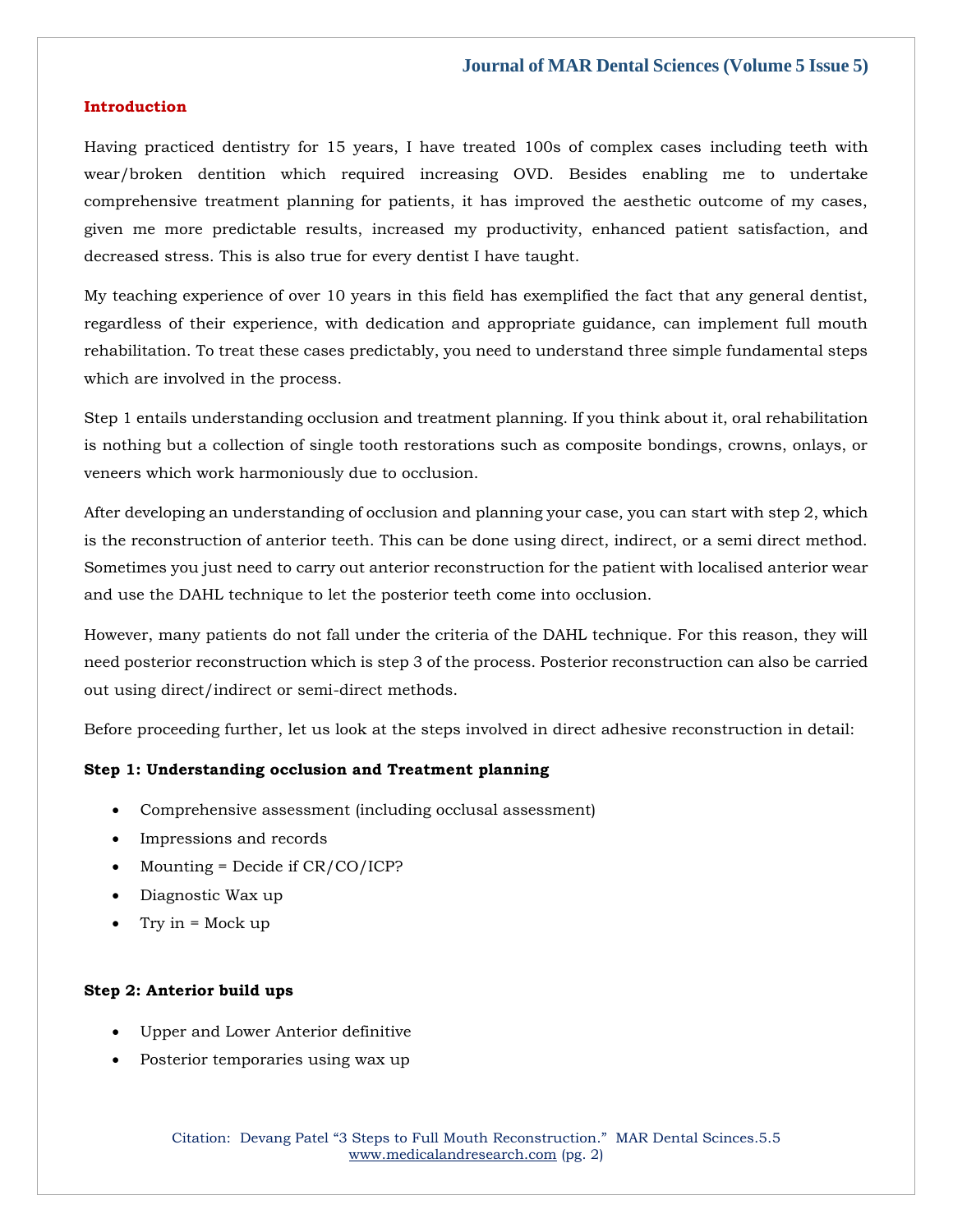#### **Step 3: Posterior build ups**

- Posterior definitive = one arch or one side at a time
- Protection
- **Maintenance**

In order to give you more, I have compiled resources in the form of video demonstrations, templates, etc. I will be sharing these with you via QR code and link as a gift. It contains 23 videos and 1 eBook. So don't forget to use this QR code or click on the link to get the most out of these articles.

#### **Step 1a: Understanding Occlusion - Key to full mouth reconstruction**

If you break down full mouth reconstruction into a tooth by tooth dentistry, you may realise that any general dentist with some experience is capable of doing this type of single tooth dentistry, such as building a single tooth with composite, preparing and fitting onlay, crown or veneer for a single tooth. So, if you can build one tooth, then you can build 28 teeth, right? Therefore, the only factor that differentiates between building 28 teeth in 28 patients or in a single patient is managing how they come together and that is why understanding occlusion is the key to success when it comes to doing full mouth reconstruction.

Occlusion becomes really important when the patient has a parafunctional habit. Let us look at this table to understand the difference between parafunction and function.

| Factor                               | <b>Function</b>                               | Parafunction                                                                               |
|--------------------------------------|-----------------------------------------------|--------------------------------------------------------------------------------------------|
| Duration of tooth<br>contact per day | $4-10$ min                                    | Up to 4 hrs                                                                                |
| Magnitude of applied<br>force        | $20-40$ lbs per sq. In.                       | Up to 300 lbs sq. In.                                                                      |
| Direction of applied force           | Vertical                                      | Horizontal or lateral                                                                      |
| Lever                                | Class III                                     | Class II or Class I                                                                        |
| Type of muscle<br>contraction        | Isotonic                                      | Isometric (poor blood supply,<br>buildup of lactic acid resulting<br>in cramps and spasms) |
| Proprioceptive influence             | Neuromuscular protective<br>mechanism present | Neuromuscular<br>protective<br>mechanism absents                                           |
| Mandibular closure<br>position       | <b>ICP</b>                                    | Eccentric                                                                                  |
| Pathological effect                  | None or at least minimal                      | Pathological changes, vary in<br>different patients                                        |

Citation: Devang Patel "3 Steps to Full Mouth Reconstruction." MAR Dental Scinces.5.5 [www.medicalandresearch.com](http://www.medicalandresearch.com/) (pg. 3)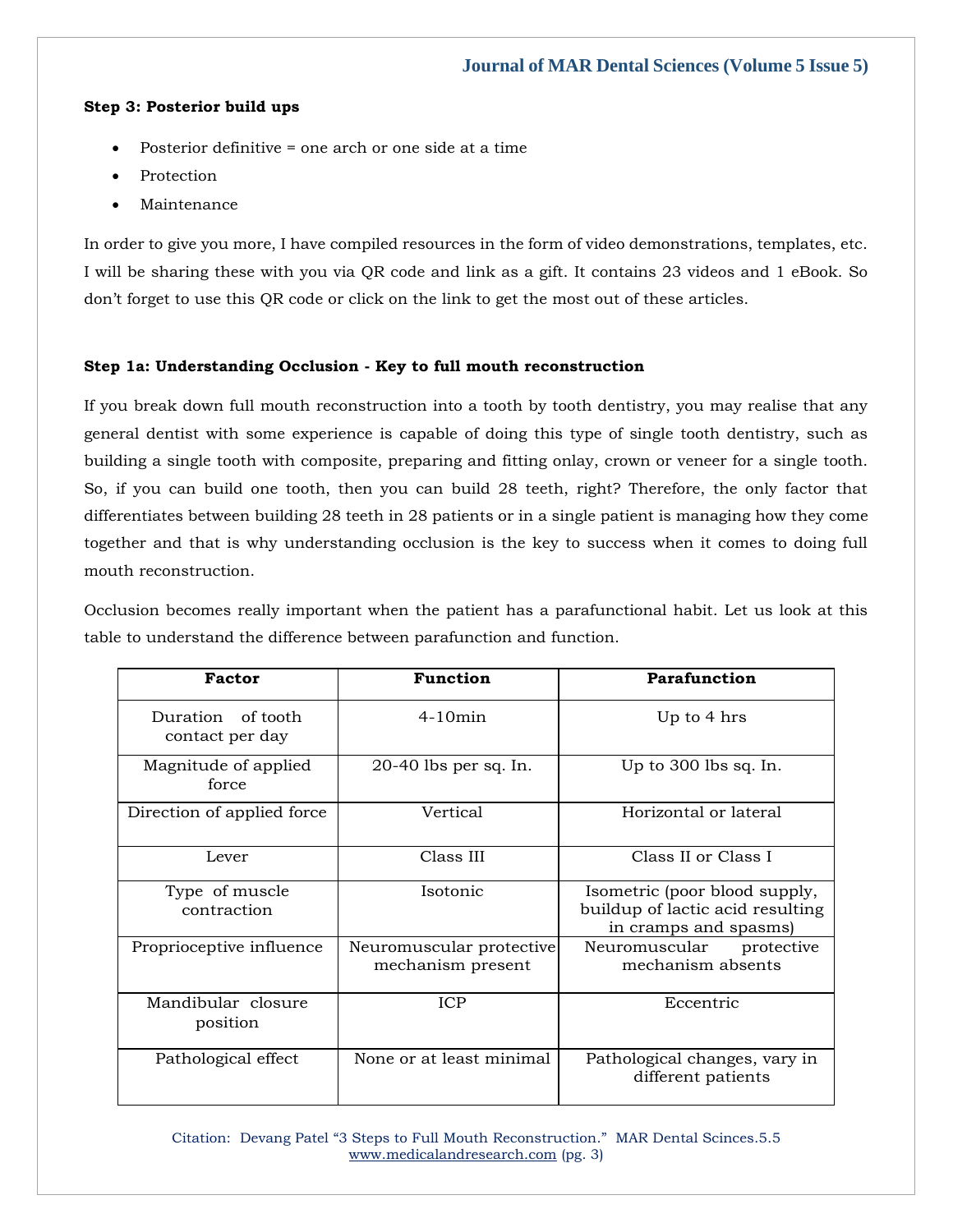#### **Mutually protected occlusion**

After understanding the above, we need to consider the best possible scheme of occlusion upon carrying out full mouth reconstruction for our patients. Stuart and Stallard were one of the few first to adopt the mutually protected occlusion. This is a concept of occlusion in which the teeth act in groups for their 'Mutual Protection'. Some of the key points of this type of occlusion are:

- Upon closing to ICP, there is a light ICP contact with anterior teeth and good stable even contact with posterior teeth. When biting gently shimstock should not hold anterior teeth but should hold posterior teeth. The anterior teeth will hold shimstock only when the patient clenches. This occlusal scheme protects anterior teeth from heavy vertical loading.
- Upon closing to ICP, there is a simultaneous even contact of the posterior teeth, which thereby take the occlusal forces along their long axis.
- Anterior teeth help in protrusive guidance whereby they disclude posterior teeth and hence protect them from horizontal forces.
- Lateral guidance prevents any non-working side contacts.
- All guidance is initially shallow and then gets steeper gradually.

#### **Step 1b: Treatment planning**

#### **Comprehensive Assessment:**

Any treatment planning starts with a comprehensive assessment. During this assessment, we are gathering data to help us plan the treatment. We need to find any warning signs from the beginning.

Before you start any treatment, you need to make sure that you and the patient are both happy to work with each other. If the patient is not happy with you or if you are not happy with the patient, then I would strongly suggest that you so not start full mouth reconstruction.

You may find warning signs during clinical examination such as issues with TMJ, including pain or limited /irregular movement, muscle pain, myospasm, wear facets, drifting, fracture, pain/sensitivity with teeth, the individual prognosis of teeth, condition of current restorations, unstable bite, etc.

Finding the first point of contact and assessing the slide between CO to ICP is also very important if you are planning to reorganise the occlusion.

I have created an Ebook to help the dentist carry out a comprehensive clinical assessment which includes general assessment, occlusal assessment, and implant assessment. Use the QR code or click on the link above to gain access to this book.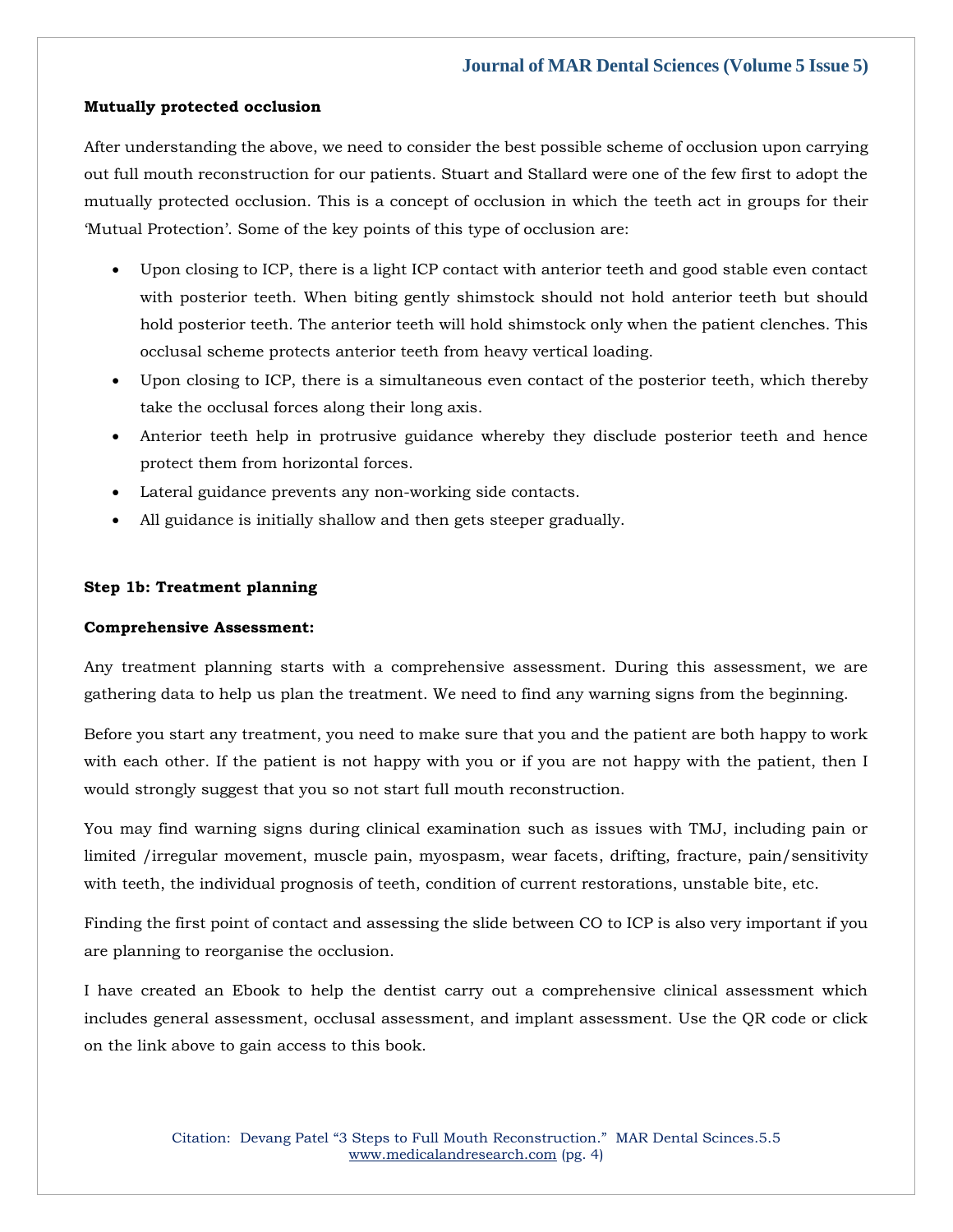#### **Facebow record**

Facebow records the physical relationship of the maxilla, particularly the maxillary teeth to the condylar hinge axis of the mandible and the horizontal plane. Facebow helps in mounting models in an accurate relationship, replicating the patient's jaw movement, which will as helpless assessment and treatment planning cases such as comprehensive and functional.





diagnostic wax up. It helps us when we're doing full mouth reconstruction and we would like to mount patients' models in an accurate position.

#### **Centric Relation record**

Many dentists find it difficult to record Centric relation records for patients. Using a leaf gauge is one of the easiest ways to record CR. However, if the patient is dysfunctional and difficult to guide, then it may be necessary to make a special deprogrammer such as the Kois deprogrammer and let them use it for a few days or weeks before recording the CR. In some cases, it may be advisable to give the patient a Michigan Splint before starting any treatment.

You will be required to mount models in CR in the following situations:

- To mount mandibular and maxillary models in CR
- Reorganised approach to restore teeth e.g., full mouth reconstruction, changing OVD

Citation: Devang Patel "3 Steps to Full Mouth Reconstruction." MAR Dental Scinces.5.5 [www.medicalandresearch.com](http://www.medicalandresearch.com/) (pg. 5)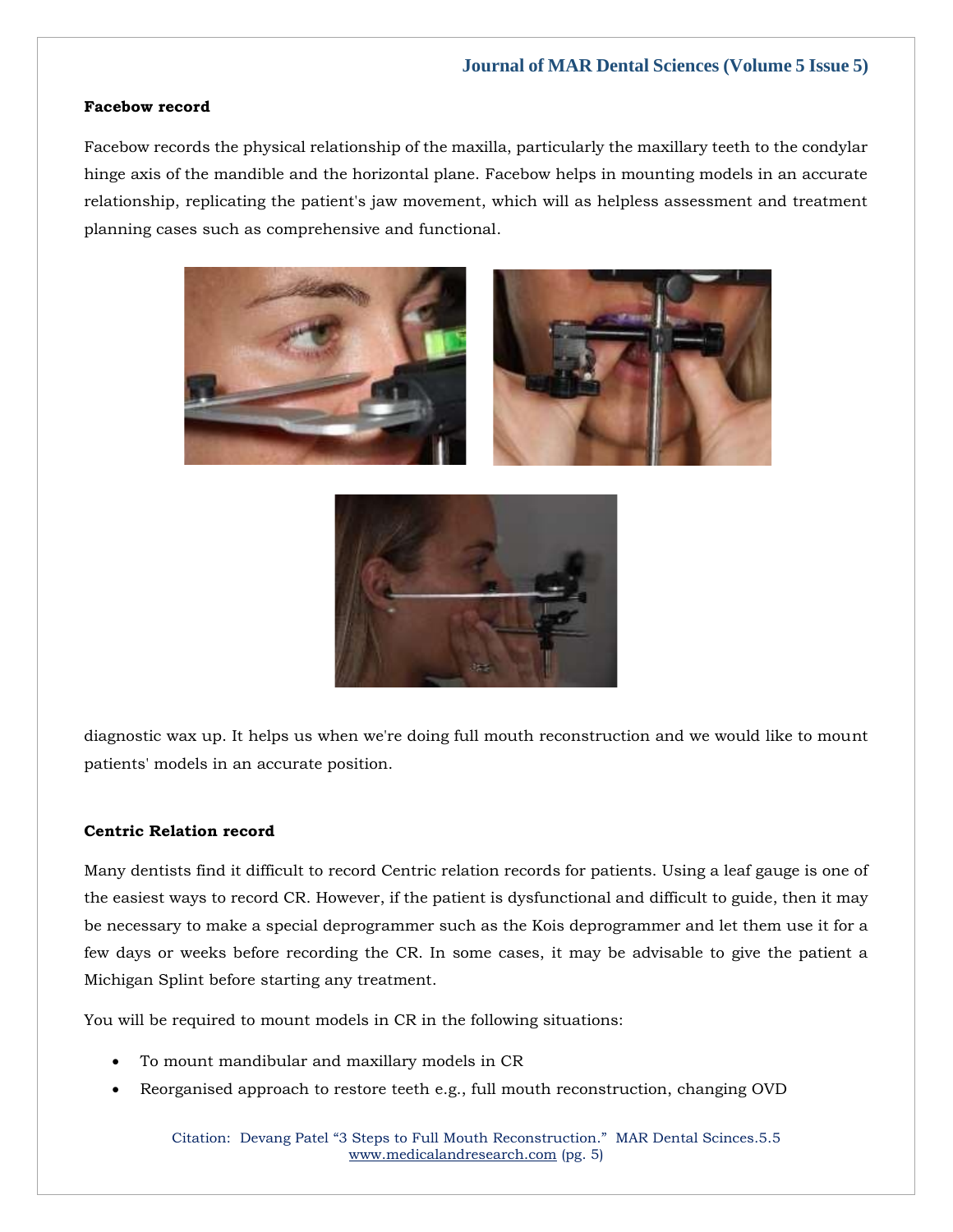- Unstable bite
- Fabrication of Michigan splint



You don't need an inter-occlusal record to mount models when a patient has,

- Stable bite and restoration do not involve reorganised approach or changing OVD
- Stable bite and mounting needed in ICP



However, remember that you always need facebow record to mount any models on any decent articulator.

#### **Diagnostic wax up and mock up:**

Once you have planned treatment then you can ask the technician to carry out a diagnostic wax up. Diagnostic wax up helps in

> Citation: Devang Patel "3 Steps to Full Mouth Reconstruction." MAR Dental Scinces.5.5 [www.medicalandresearch.com](http://www.medicalandresearch.com/) (pg. 6)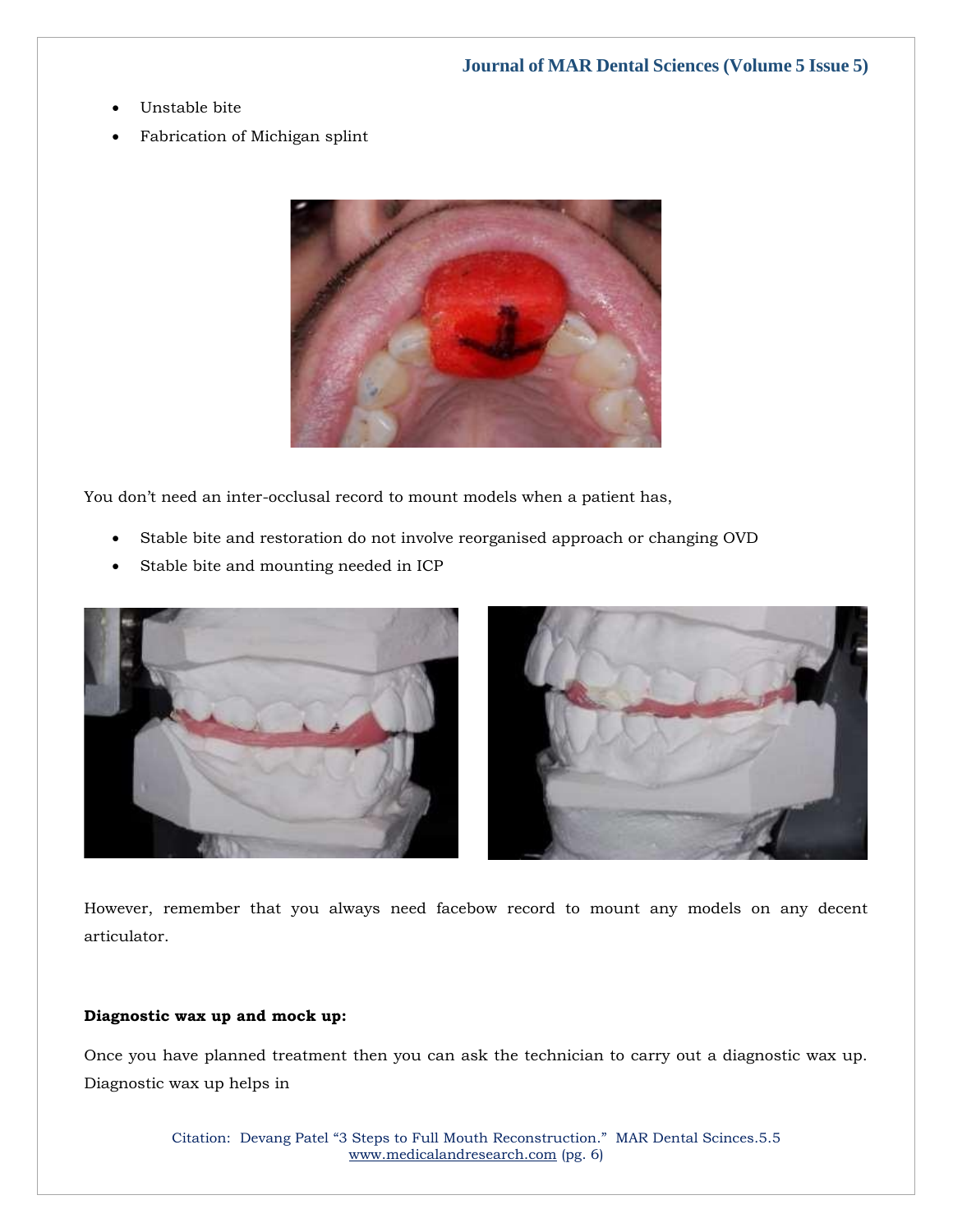- Visualising end point, shape and contour of restorations
- Assessing patient's expectations through mock up
- Assessing planned occlusion and making necessary possible changes
- Assessing space for the tooth restoration needed
- Preparing guides for the preparation by taking Index from wax up
- Fabrication of provisional restorations



I see many dentists come up to me with mounted models with diagnostic wax up without being certain about the treatment plan. It is vital to know your treatment plan before you advise the technician for a wax up. If you are going to provide the patient with just onlay, then you need to tell the technician to add wax only on occlusal surfaces of the molars and not cover the whole tooth. Similarly, if you are just doing palatal and incisal build up, then you need to let the technician know to not place wax on the buccal aspect of the anterior teeth, otherwise, it may mislead the patient. If you are not sure of the plan, then ask the technician to mount models and assess articulated models before asking them to carry out wax up. If you are doing digital articulation and wax up, then it is easy to make amendments.

Once you are happy with the wax up, you can then carry out a mock up using bisacryl temporary crown and bridge material and check for function and aesthetics. Once you have tested your mock up for at least a week and both you and the patient are happy, then you are ready to move on to step 2 of the full mouth reconstruction.

#### **Step 2: Anterior build up**

This remains a keenly debated topic. While the majority of dentists would carry out anterior reconstruction first, only a handful of practitioners start with posterior teeth.

I prefer to start with anterior teeth because it is easy to make adjustments once 3-3 the build is completed. It is easy to remove or if necessary, add composite to a single surface without any cusp or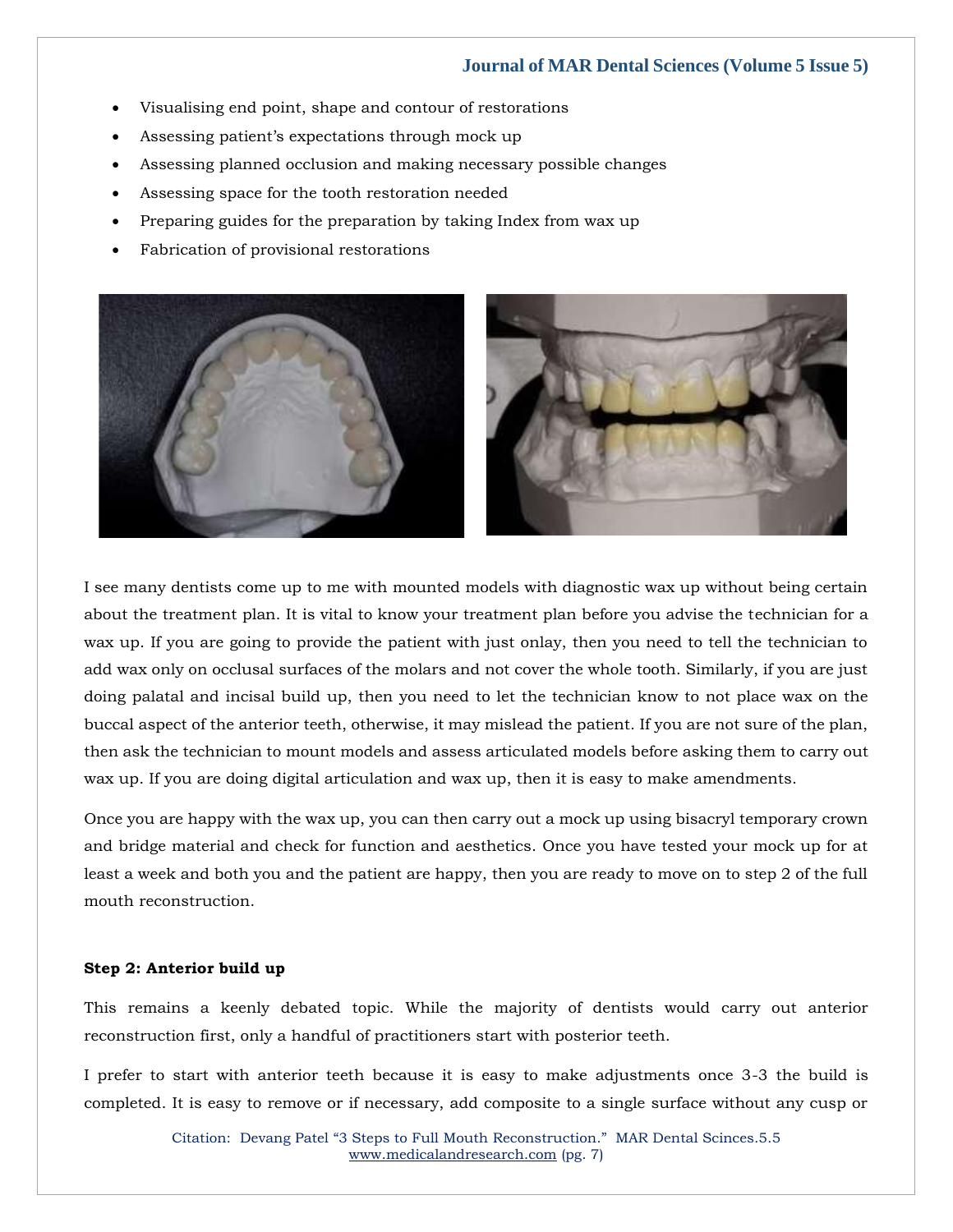fissures then add something posteriorly. It is also easier to change OVD by adding or removing composite in the anterior teeth vs posterior. Given that anterior teeth are further from condyles it is easier for condyles to seat into CR without any interferences.

If you choose to treat posterior first, then it's much more difficult to adjust; you lock the patient into the specific OVD and as contacts are closer to the joint, it may act like an interference.

Before proceeding further with build ups, we need to discuss some fundamentals of bonding.

#### **Composite Bonding:**

It is vital to use an appropriate bonding agent while carrying out full mouth reconstruction or any composite restoration for that matter. Numerous bonding agents are available in the market and everyone has their pros and cons. However, my go-to bonding agent is optibond FL. It is a fourthgeneration bonding agent. They are still considered to be a gold standard.

This system allows complete removal of smear layer by using total etch (15-20sec). These systems are very effective when used correctly, have a good long-term clinical track record, and are the most versatile of all the adhesive categories because they can be used for virtually any bonding protocol (direct, indirect, self-cure, dual-cure, or light cure).

Isolation used to be considered to be the key to bonding restoration. However, studies are inconclusive on the effectiveness of the rubberdam. In addition, if you are using techniques such as injection molding or Smilefast, it is not possible to use rubberdam as it prevents complete seating of the stent. I still use rubberdam for isolation as my composite build ups are done using a direct technique using a guide made from Exaclear from GC. Isolating the area with rubberdam reduces stress as there is no risk of contamination from saliva and you can take time and get predictable results.

Although this article is about composite reconstruction, I would like to mention that , in my opinion, carrying out Immediate Dentine Sealing is very important when you are considering bonding an indirect restoration. It improves bonding quality and reduces sensitivity.

There are various tools available that may help you in carrying out bonding. I have created a small video explaining the tools I use for the bonding. Use the QR code or click on the link above to gain access to this resource.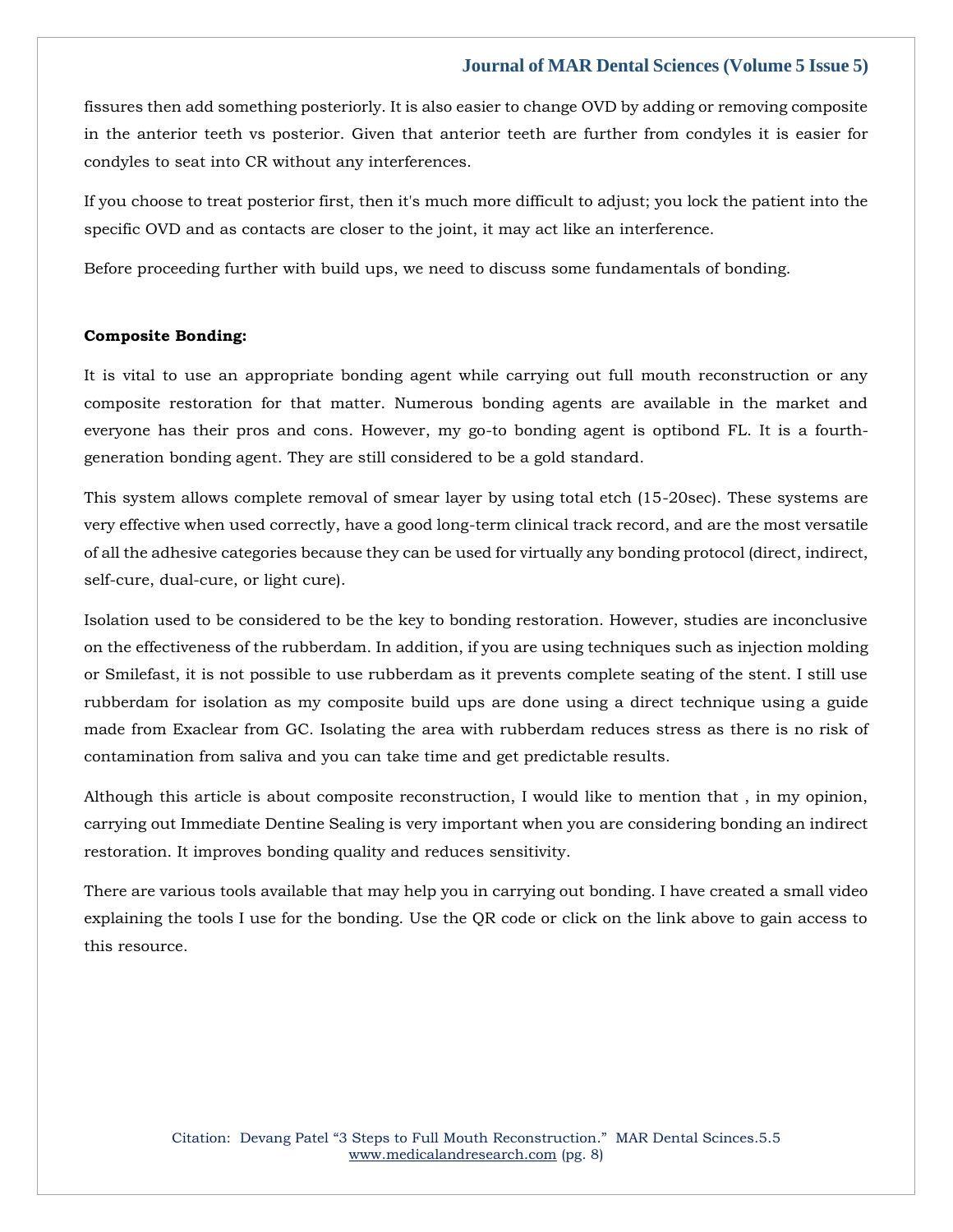Methods for carrying out anterior build up:

1) Direct:

- Putty index
- Clear index (Memosil/Exoclear)
- Injection molding?
- Smilefast

2) Indirect:

- Composite palatal backing
- Ceramic palatal backing
- Gold Palatal backing
- Crown

### 3) Direct indirect method:

• Buccal porcelain Veneer in combination with palatal composite build up Direct Build ups (Lower):





Citation: Devang Patel "3 Steps to Full Mouth Reconstruction." MAR Dental Scinces.5.5 [www.medicalandresearch.com](http://www.medicalandresearch.com/) (pg. 9)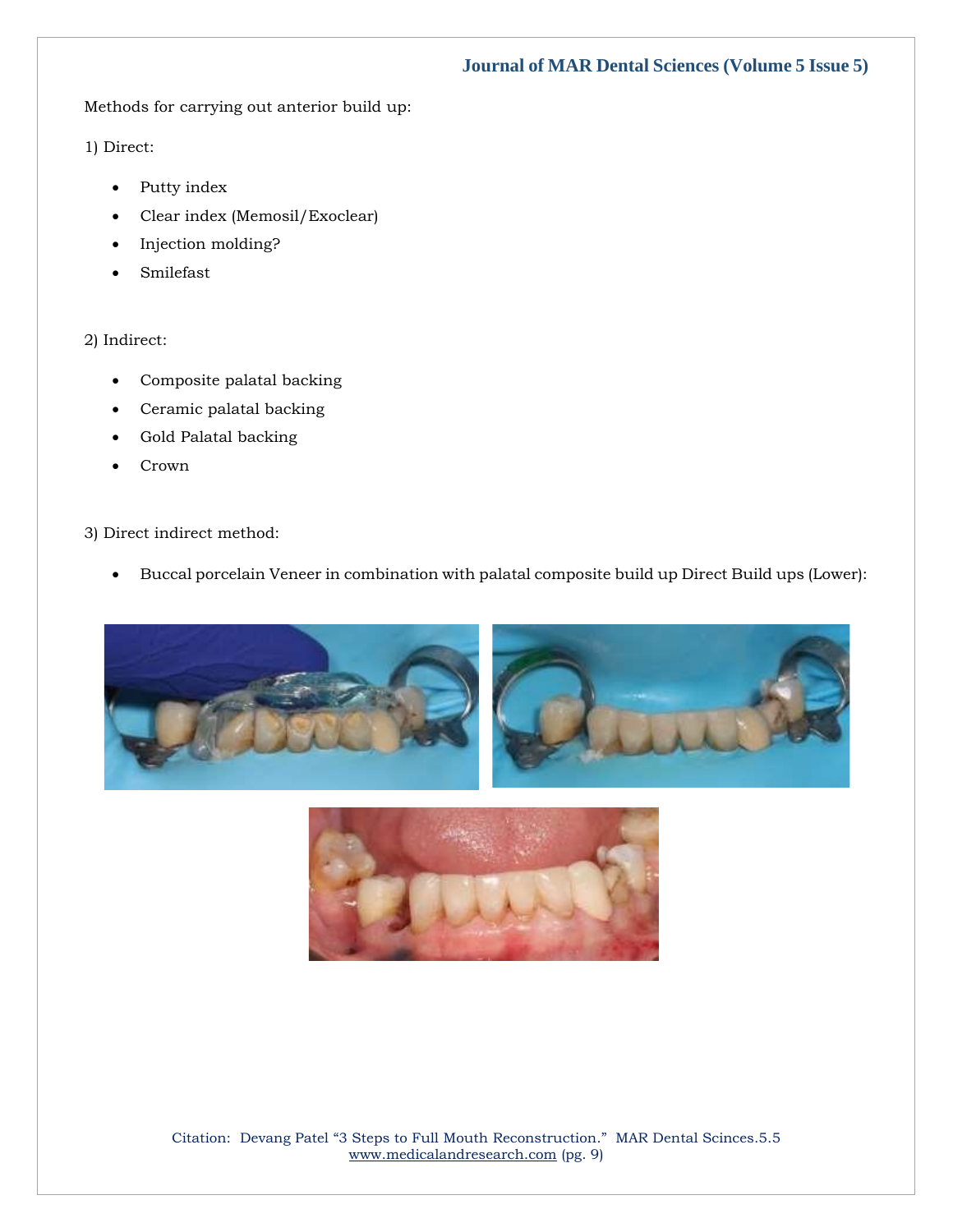#### Direct Build ups (Upper):



Lower anteriors are almost always built up using direct methods rather than indirect unless the reconstruction is complete indirect reconstruction. As a general rule, I prefer direct palatal backing using Exaclear and the stamp technique. However, it may be wise to have indirect palatal backing and bond them using heated composite if the thickness of the composite is more than 2 or 3 mm.

While building anterior teeth it is important to build lower teeth first and make sure they are aligned and then build up upper anterior teeth. In an ideal world, it should not make a difference if you build upper teeth first or lower if you are able to transfer your wax up exactly. However, this is not always possible. Hence, we build lower teeth first, because if there are any discrepancies in the teeth position or wax up transfer, and if you have to build the upper teeth first and then build lower teeth to match the upper, then the lower teeth may not be aligned which will be visible. But if you do this the other way round and if upper palatal backings are not aligned, then it is not a big deal as far as occlusion is fine, as it won't be visible. Hence, always build lower teeth first and then upper teeth.

#### **Stabilising posteriors:**

Once anterior teeth are built at an increased OVD, it is vital to stabilise posteriors as there will be an open bite and the patient may find it difficult to function during the transition phase. Stabilising posteriors will also prevent any further teeth movement such as supraeruption of posteriors or intrusion of the anteriors.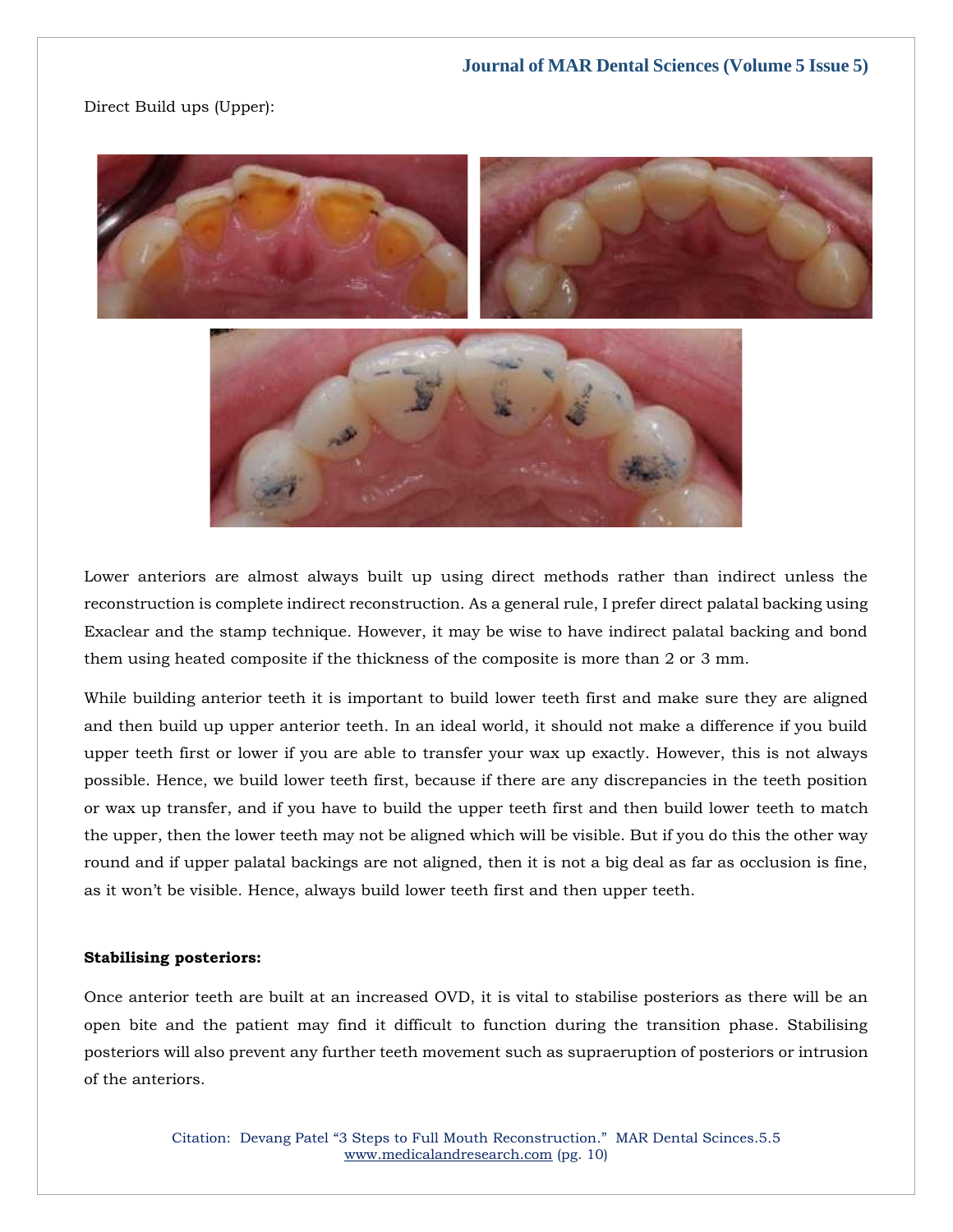

Stabilisation can be achieved by using stents from diagnostic wax up and using Bisacryl temporary crown and bridge material and cement them using temporary cement such as poly F or using glass ionomer restorative material to create 'GIC stops'. GIC stops are easy to use. Apply Vaseline to the maxillary teeth, place GIC on the occlusal table of the mandibular teeth and ask the patient to close. Anterior teeth will act as a stop. You could choose to place GIC on the maxillary teeth instead of mandibular teeth or you could place GIC on both arches if the space is too much. If this is the case, then make sure you build one arch first, let it set then place vaseline on that GIC, and only then place GIC on the opposite arch otherwise you may risk bonding two GIC blobs to each other.

When you are using GIC for stops then make sure GIC is only covering the occlusal table and not extending over to the next tooth. This will help the technician distinguish teeth while doing the second wax up.





Citation: Devang Patel "3 Steps to Full Mouth Reconstruction." MAR Dental Scinces.5.5 [www.medicalandresearch.com](http://www.medicalandresearch.com/) (pg. 11)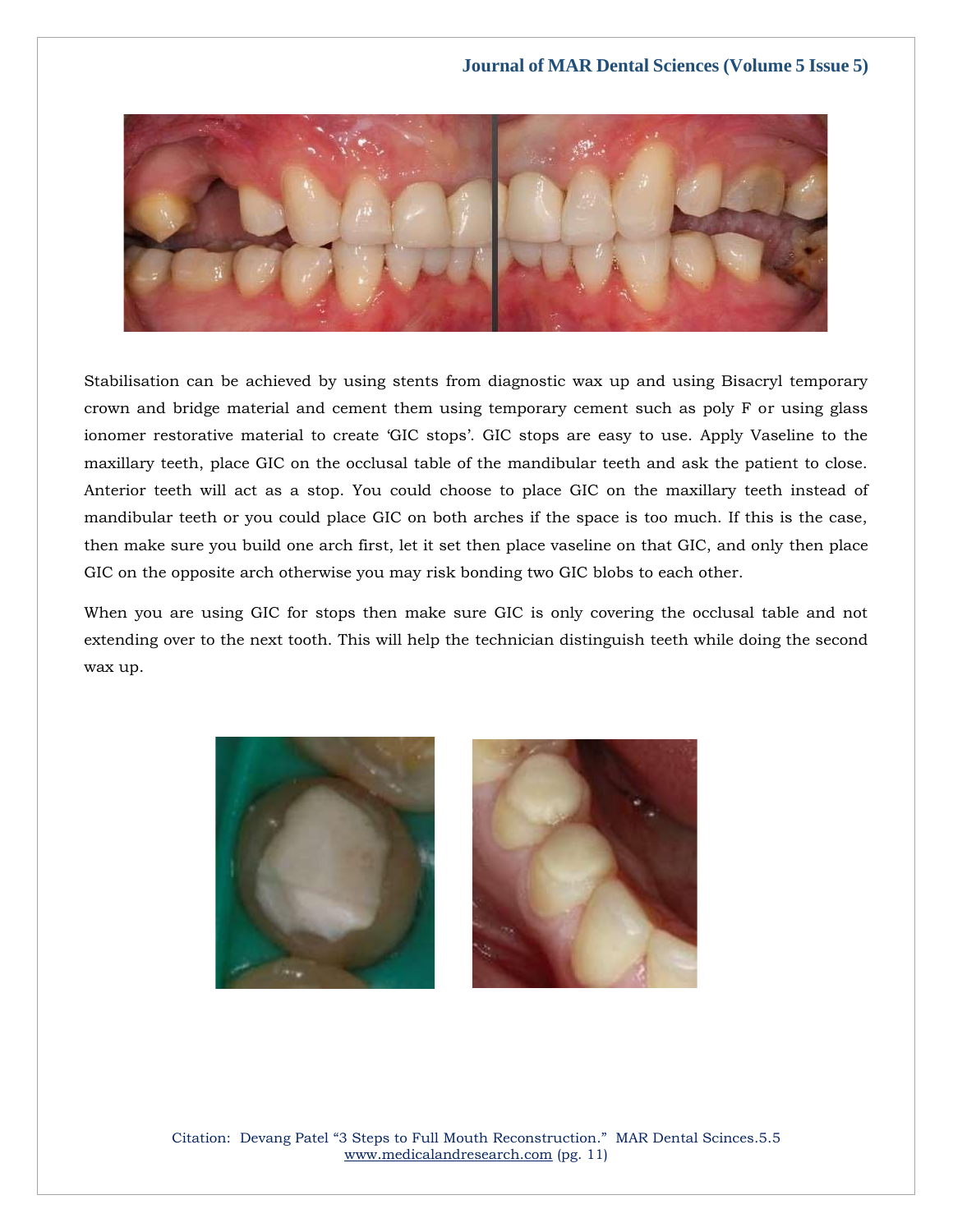Once you have reviewed the patient after 1 or 2 weeks and the patient is happy and occlusion is stable, you can then take new impressions and facebow record to mount models in ICP. As you have already built the patient's anterior teeth in CR, the patient's ICP should equal their CO at this point. Ask the technician to do wax up for the posteriors. You can use this wax up to build posterior teeth using the stamp technique. You may choose to use the original wax up instead of getting new wax up done but usually, there are always some changes in occlusion due to polishing and minor adjustments and hence having another wax up will allow you to carry out direct build us with much more accuracy. When asking the technician to do wax up, ensure that you ask them to wax up alternative teeth first and then duplicate the model and then carry out the remaining wax up. This will help you create appropriate stents for your posterior build up.



#### **Step 3 Posterior build up**

1) Direct restoration:

- Stamp method (Exoclear/Memosil)
- Putty index
- Direct freehand build up

#### 2) Indirect restorations:

- Onlays (Lithium disilicate, Composite, Hybrid, Gold)
- Crowns (Lithium disilicate, Zirconia, Gold)
- Veneer-lays (Veneers covering occlusal surfaces)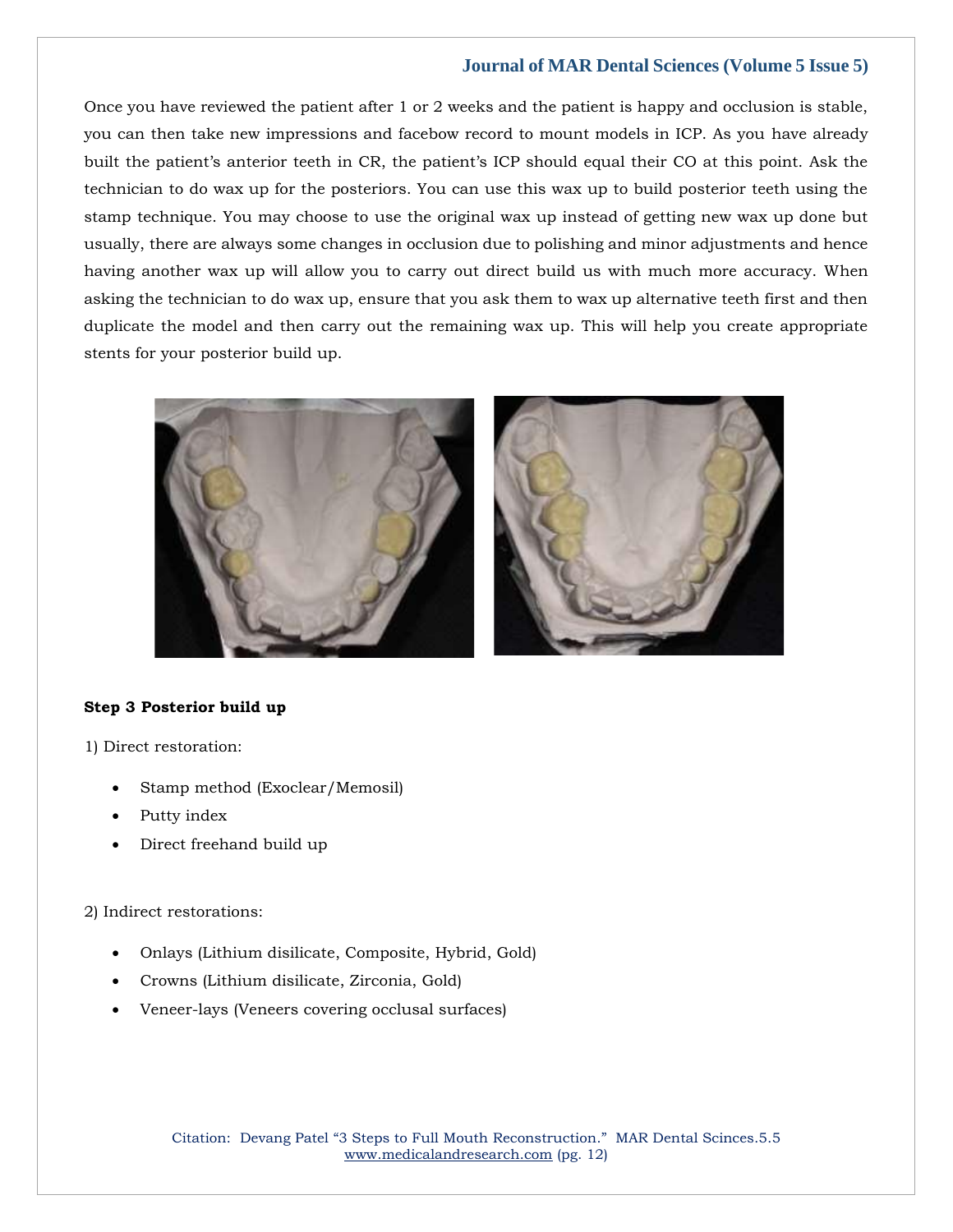If you are choosing to use the direct build up method, then the stamp technique is one of the easiest and most predictable methods. Indices are created using Exaclear material from GC. While making these indices, like any other indices, make sure they are thick enough to be rigid, otherwise, they may flex while applying pressure. Make sure the composite is heated to allow good adaptation to the indices and to the tooth. Place some composite on the tooth surface first so that any air pocket taking place will be between composites rather than composite on the tooth. While trimming the index, make sure the index is not extending too much beyond the margin otherwise it will be difficult to clear the access before curing.



Posterior teeth can be built one side at a time or one arch at a time. It is entirely up to the clinician as both techniques have their pros and cons. If you chose to do one side at a time, then it will be comfortable for the patient to use the other side while getting used to the side you have just built but you are not in control of the upper full arch, it may affect the smile line if you are not very careful. If you are doing one arch at a time, then it is best to do the lower arch to make sure that the curve of Spee is flat, but then the patient may struggle to function between appointments unless you are carrying out all build ups in one visit.

> Citation: Devang Patel "3 Steps to Full Mouth Reconstruction." MAR Dental Scinces.5.5 [www.medicalandresearch.com](http://www.medicalandresearch.com/) (pg. 13)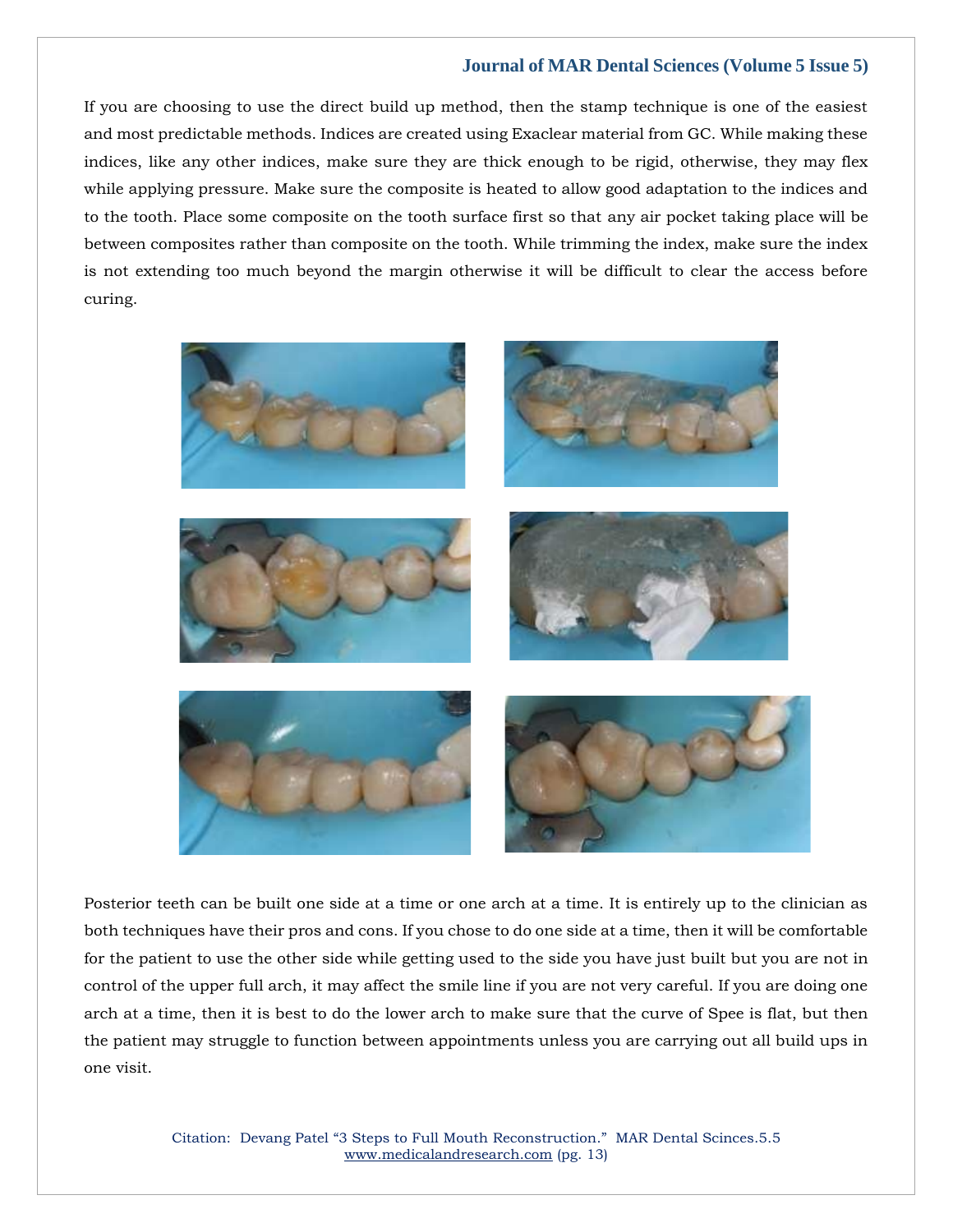









Citation: Devang Patel "3 Steps to Full Mouth Reconstruction." MAR Dental Scinces.5.5 [www.medicalandresearch.com](http://www.medicalandresearch.com/) (pg. 14)